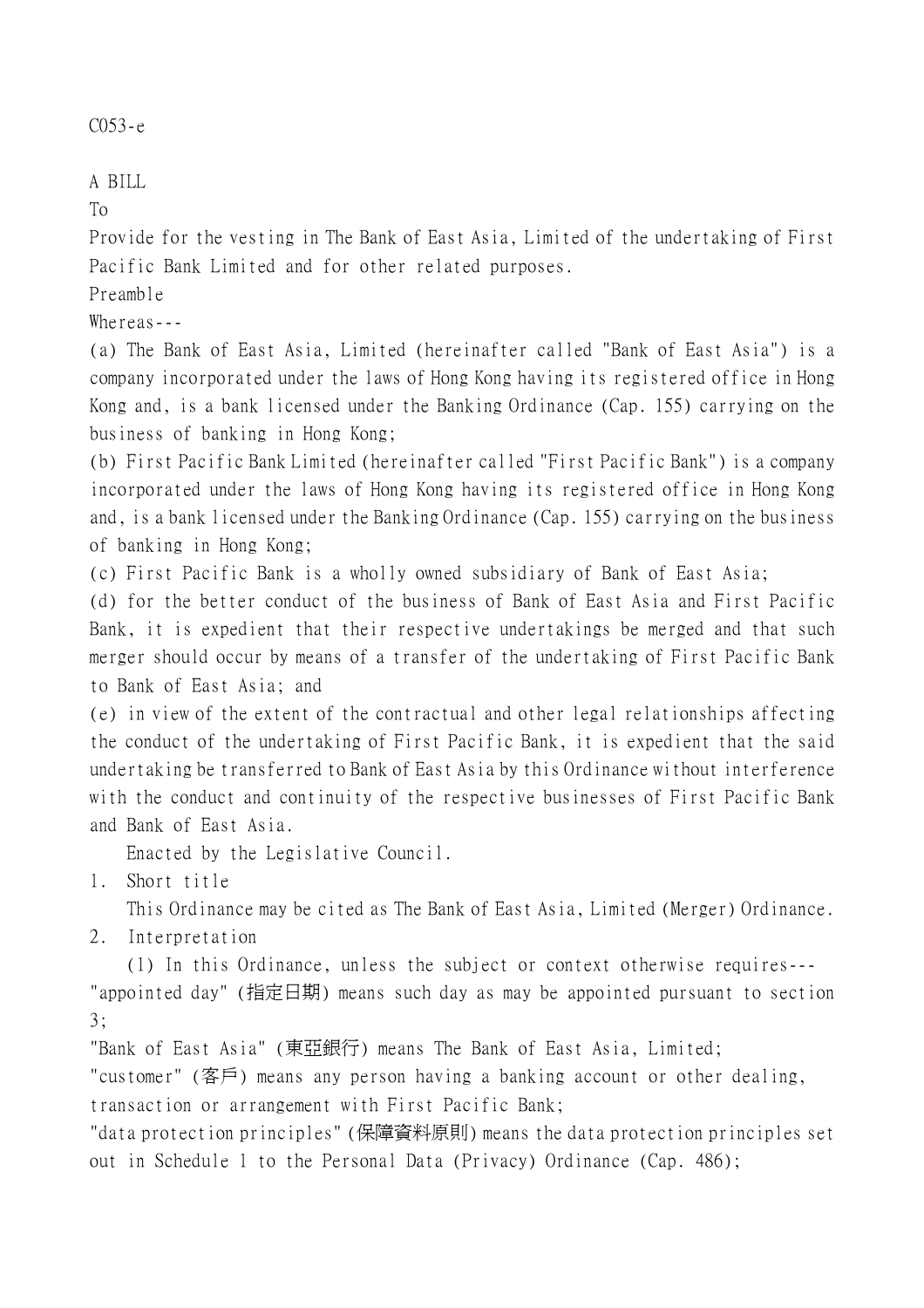"excluded property" (除外財產) means---

(a) the common seal of First Pacific Bank;

(b) documents (other than accounting records) required to be kept by First Pacific Bank pursuant to the Companies Ordinance (Cap. 32);

(c) the issued share capital of First Pacific Bank represented by the paid-up shares beneficially owned by Bank of East Asia;

"existing" (現有) means existing, outstanding or in force immediately before the appointed day;

"First Pacific Bank" (第㆒太平銀行) means First Pacific Bank Limited;

"liabilities" (法律責任) includes duties and obligations of every description (whether present or future, actual or contingent);

"Privacy Commissioner" (私隱專員) means the Privacy Commissioner for Personal Data established under section 5(1) of the Personal Data (Privacy) Ordinance (Cap. 486); "property" (財產) means property and assets of every description wheresoever situate and rights of every description (whether present or future, actual or contingent), and includes property held on trust or in a fiduciary capacity and security interests, benefits and powers of every description but does not include the excluded property; "security interest" (抵押權益) includes a mortgage or charge (whether legal or equitable and including any sub-mortgage), debenture, bill of exchange, promissory note, guarantee, lien, pledge (whether actual or constructive), hypothecation, assignment by way of security, indemnity, right of set-off, flawed asset arrangement, agreement or undertaking (whether in writing or not) or other means (in each case made, granted, arising or subsisting under any applicable law) of securing payment or discharge of a debt or liability (whether present or future, actual or contingent); "undertaking" (業務) means the business and all existing property, reserves and liabilities of First Pacific Bank of whatsoever nature other than the excluded property;

"will" (遺囑) includes a codicil and any other testamentary writing.

(2) Any reference in this Ordinance to property or liabilities of First Pacific Bank is a reference to property or liabilities to which First Pacific Bank is for the time being entitled or subject (whether beneficially or in any fiduciary capacity), wherever such property or liabilities are situated or arise and whether or not capable of being transferred or assigned by First Pacific Bank, and whether First Pacific Bank is entitled to such property or subject to such liabilities under the laws of Hong Kong or under the laws of any country, territory or place outside Hong Kong.

(3) Any body politic or corporate and any other person or persons whose rights are affected by any of the provisions of this Ordinance shall be deemed to be mentioned herein.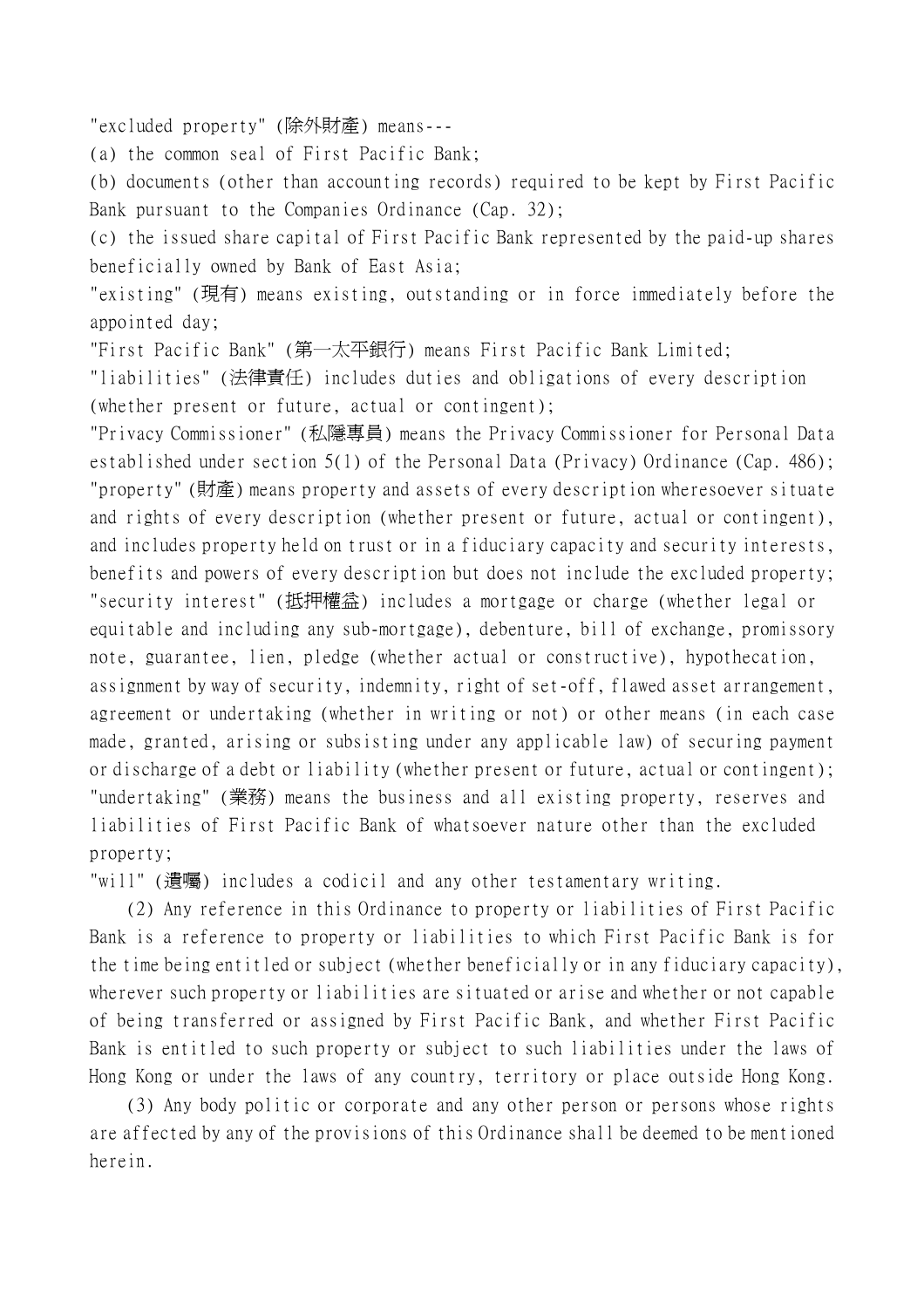3. Notice of appointed day

(1) The directors of First Pacific Bank may appoint a day for the purposes of this Ordinance.

(2) First Pacific Bank and Bank of East Asia shall give joint notice in the Gazette stating the day so appointed save that, in the event that such day proves not to be the appointed day for any reason, First Pacific Bank and Bank of East Asia shall give joint notice in the Gazette to that effect and shall again give joint notice in the Gazette stating the next day so appointed or, as the case may be, the day which was the appointed day.

4. Change of name, reduction of capital and

revocation of banking licence

(1) On the appointed day, by virtue of this Ordinance---

(a) the name of First Pacific Bank shall, in accordance with this section, be changed to "BEA Pacific Limited";

(b) the authorized and issued share capital of First Pacific Bank shall be reduced to \$1,000 comprising 10 ordinary shares of \$100 each and 10 799 990 ordinary shares of \$100 each shall be cancelled; and

(c) the banking licence of First Pacific Bank shall, in accordance with Part V of the Banking Ordinance (Cap. 155), be revoked on and from a day to be appointed by the Monetary Authority which day shall be published in the Gazette.

(2) Not later than 7 days before the appointed day, First Pacific Bank shall deliver to the Registrar of Companies a copy of this Ordinance together with a minute, signed by a director or the secretary of First Pacific Bank confirming the reduction of share capital and cancellation of shares referred to in subsection (1).

(3) The Registrar of Companies shall, pursuant to this Ordinance, register the copy of the Ordinance and the minute delivered to him pursuant to subsection (2) and on the appointed day---

(a) shall enter the new name of First Pacific Bank in the register in place of its former name and issue to First Pacific Bank a certificate of incorporation on change of name stating First Pacific Bank's new name; and

(b) shall certify under his hand the registration of the Ordinance and the minute which certificate shall be conclusive evidence of the reduction of the authorized and issued share capital of First Pacific Bank.

5. Vesting of the undertaking in Bank of East Asia

(1) On the appointed day the undertaking shall, by virtue of this Ordinance and without further act or deed, be transferred to, and vest in, Bank of East Asia to the intent that Bank of East Asia shall succeed to the whole undertaking as if in all respects Bank of East Asia were the same person in law as First Pacific Bank.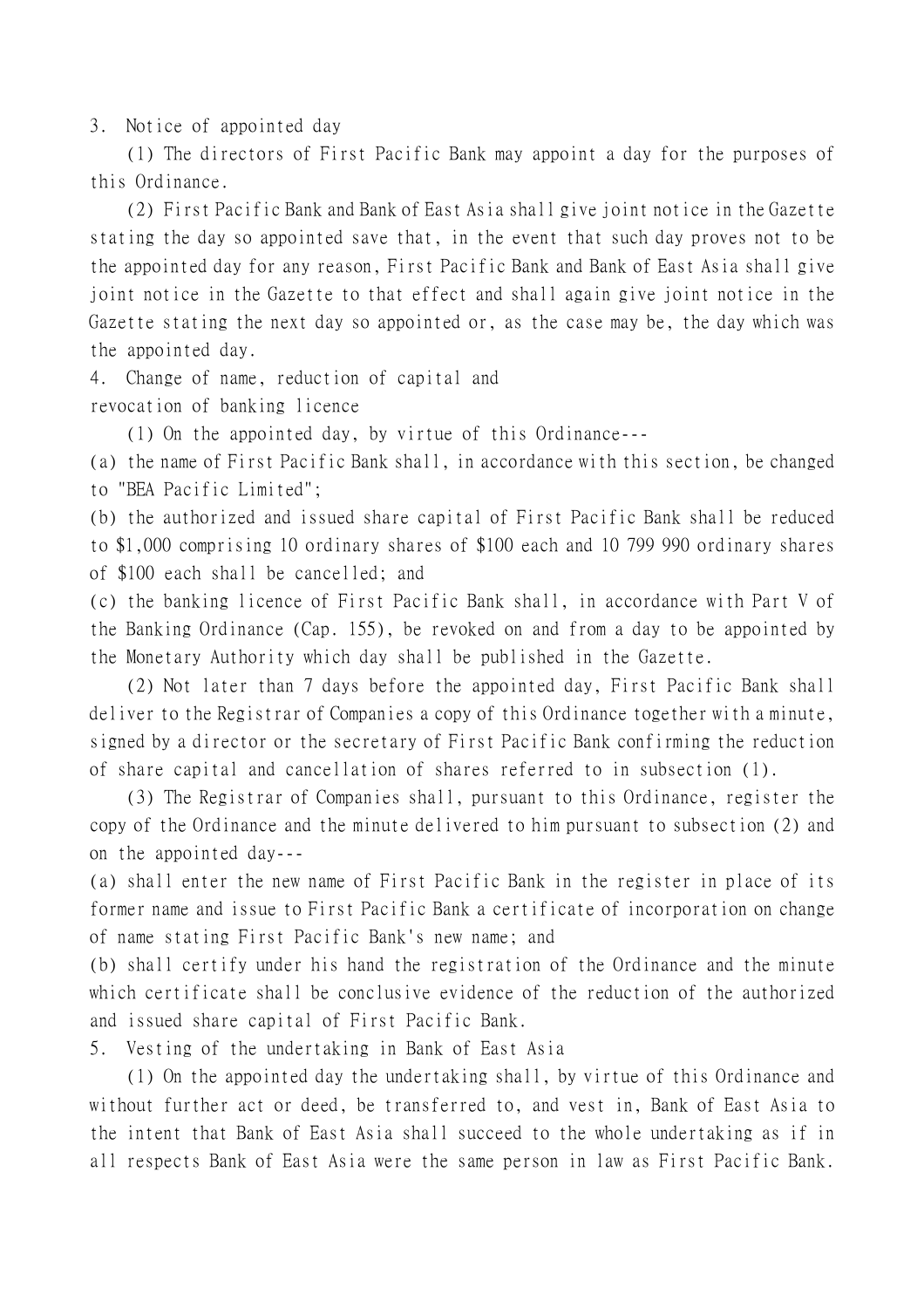(2) Where the transfer and vesting of any property and liabilities situate in any country, territory or place outside Hong Kong and forming part of the undertaking is governed otherwise than by the laws of Hong Kong, First Pacific Bank shall, if Bank of East Asia so requires, so soon as is practicable after the appointed day, take all necessary steps for securing the effective transfer and vesting thereof in Bank of East Asia and, pending such transfer and vesting, First Pacific Bank shall hold any such property in trust absolutely for Bank of East Asia.

6. Trust property and wills

(1) Any property which immediately before the appointed day was held by First Pacific Bank, whether alone or jointly with any other person, as trustee or custodian trustee of any trust deed, settlement, covenant, agreement, will or other instrument (whether originally so appointed or not, and whether appointed under hand or seal, or by order of any court or otherwise), or as executor of the will, or administrator of the estate, of a deceased person or as judicial trustee appointed by order of any court, or in any other fiduciary capacity, shall, on and from the appointed day, be held by Bank of East Asia alone or, as the case may be, jointly with such other person, in the same capacity upon the trusts, and with and subject to the powers, provisions and liabilities, applicable thereto respectively.

(2) Any existing instrument or order of any court under or by virtue of which any property became vested in First Pacific Bank, in any such fiduciary capacity as is referred to in subsection (1) (including in the case of a will any grant of probate thereof), and any provision in such instrument or order, or any existing contract or arrangement, for the payment to, or retention by, First Pacific Bank of remuneration for its services in any such fiduciary capacity, shall, on and from the appointed day, be construed and have effect, so far as the context permits, as if for any reference therein to First Pacific Bank not being a reference (however worded and whether express or implied) to terms and conditions of, or to a scale of fees of, First Pacific Bank, there were substituted a reference to Bank of East Asia provided always that this subsection shall not prevent Bank of East Asia from varying the remuneration or scale of fees payable in accordance with the terms of the relevant instrument or order.

(3) Any will made before the appointed day which has not been proved in Hong Kong before the appointed day, and any will made on or after the appointed day, being a will which appoints First Pacific Bank to be an executor, trustee or recipient of any property as trustee, shall, on and from the appointed day, be construed and have effect as if for any reference therein to First Pacific Bank as such executor, trustee or recipient or otherwise in connection with such appointment, not being a reference (however worded and whether express or implied) to terms and conditions of, or to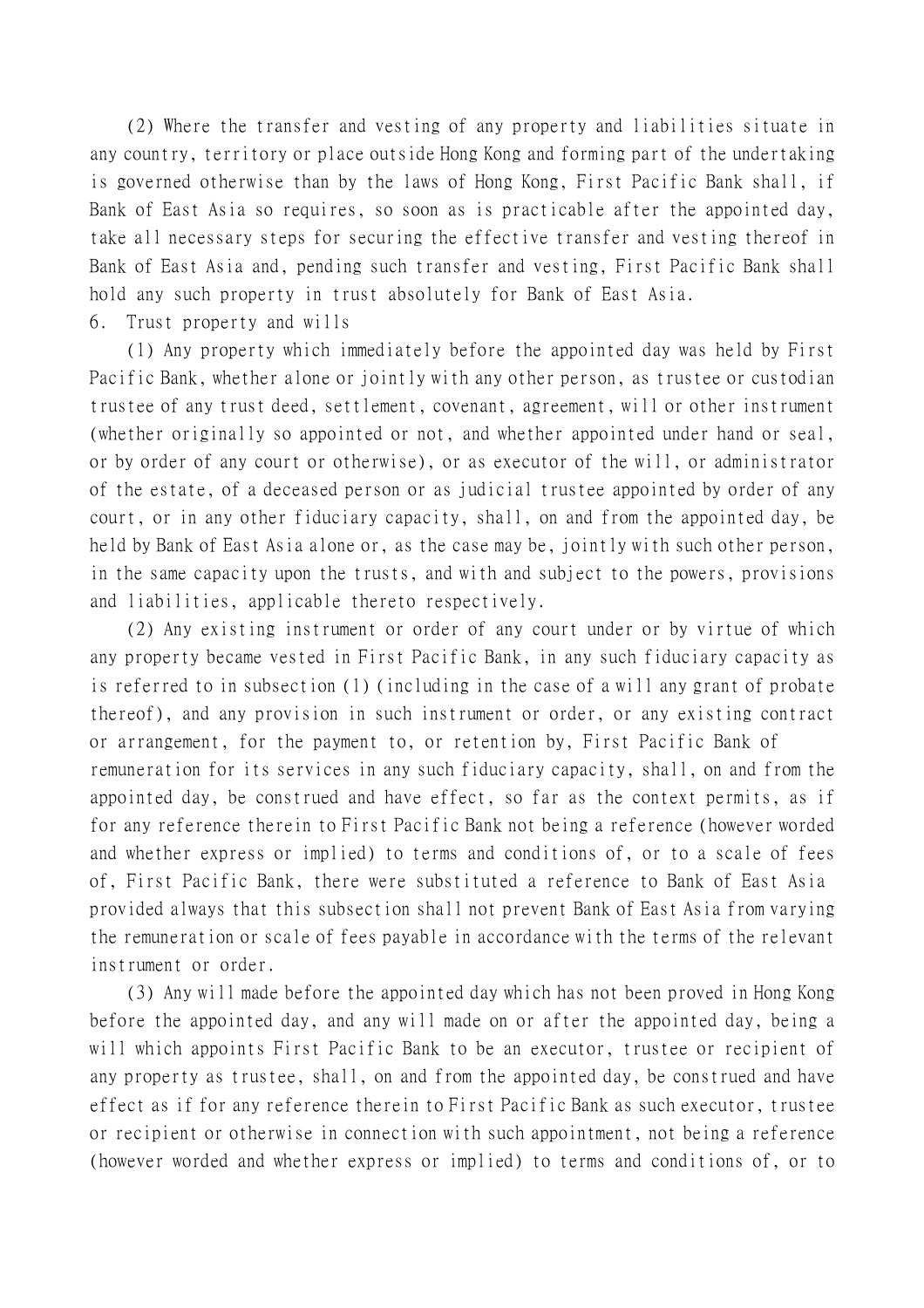a scale of fees of, First Pacific Bank, there were substituted a reference to Bank of East Asia.

(4) No testamentary gift shall be adeemed by reason only of the operation of any of the provisions of this Ordinance.

7. Supplementary provisions

Without prejudice to the generality of any other provision of this Ordinance but subject to any provision of this Ordinance to the contrary effect, the following provisions of this section shall have effect---

(a) All existing contracts, agreements, insurance policies, options, novations, certificates, awards, land grants, conveyances, deeds, leases, licences, notices, permits, guarantees, documents granting or comprising any security interest, bonds, indemnities, mandates, instructions and other instruments and undertakings entered into by, made with, given to or by or addressed to First Pacific Bank (whether alone or with any other person and whether as principal or agent and whether in writing or not), other than those entered into by, made with, given to or by or addressed to First Pacific Bank in relation to the excluded property, shall be construed and have effect on and from the appointed day as if---

(i) Bank of East Asia had been a party thereto instead of First Pacific Bank;

(ii) for any reference (however worded and whether express or implied) to First Pacific Bank there were substituted, as respects anything falling to be done on or after the appointed day, a reference to Bank of East Asia; and

(iii) any reference (however worded and whether express or implied) to the directors or to any director, officer or employee of First Pacific Bank were, as respects anything falling to be done on or after the appointed day, a reference to the directors of Bank of East Asia or, as the case may require, to such director, officer or employee of Bank of East Asia as Bank of East Asia may appoint for that purpose or, in default of appointment, to the director, officer or employee of Bank of East Asia who corresponds as nearly as may be to the first-mentioned director, officer or employee.

(b) Paragraph (a)(ii) shall, subject to the provisions of section 16, apply to any statutory provision, to any provision of any existing contract to which First Pacific Bank was not a party and to any provision of any other existing document (not being a contract or a will) as they apply to a contract to which that paragraph applies. (c) Any account between First Pacific Bank and a customer shall, on the appointed day, be transferred to Bank of East Asia and become an account between Bank of East Asia and such customer subject to the same conditions and incidents as theretofore; and such account shall be deemed for all purposes to be a single continuing account; and any existing contracts, agreements, insurance policies, options, novations,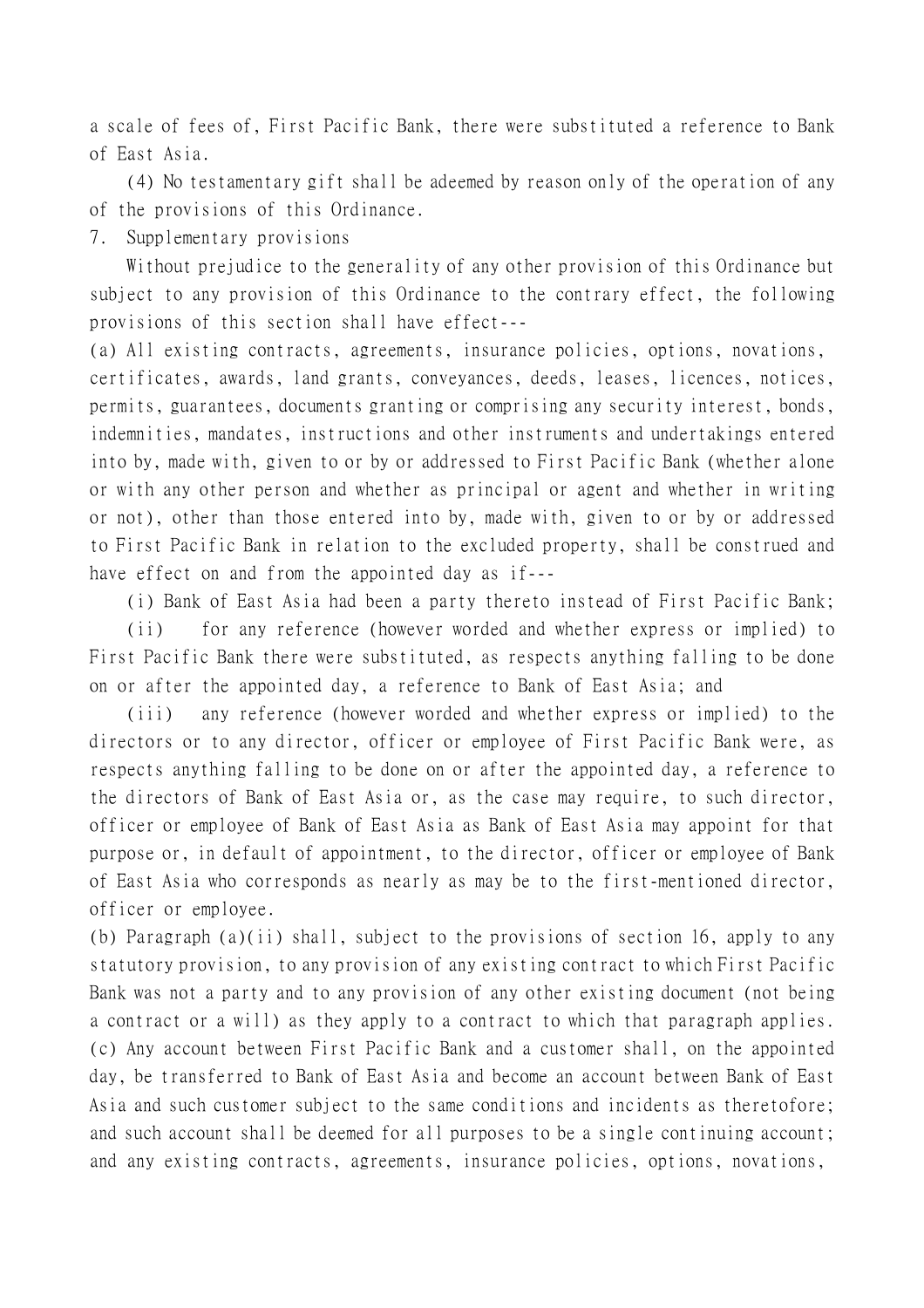certificates, awards, land grants, conveyances, deeds, leases, licences, notices, permits, guarantees, documents granting or comprising any security interest, bonds, indemnities, mandates, instructions and other instruments and undertakings entered into by, made with, given to or by or addressed to First Pacific Bank (whether alone or with any other person and whether as principal or agent and whether in writing or not), shall be construed and have effect on and from the appointed day as if any reference (however worded and whether express or implied) to such account between First Pacific Bank and a customer there were substituted, as respects anything falling to be done on or after the appointed day, and so far as the context permits, a reference to the continuing account between Bank of East Asia and such customer:

Provided that nothing in this Ordinance shall affect any right of Bank of East Asia or of any customer to vary the conditions or incidents subject to which any account is kept.

(d) Any existing instruction, order, direction, mandate, power of attorney,

authority, undertaking or consent (whether in writing or not and whether or not in relation to an account) given to or by First Pacific Bank, either alone or jointly with another person, shall apply and have effect, on and from the appointed day, as if given to or by Bank of East Asia or, as the case may be, to or by Bank of East Asia jointly with such other person.

(e) Any negotiable instrument or order for payment of money drawn on, or given to, or accepted or endorsed by, First Pacific Bank, or payable at any place of business of First Pacific Bank, whether so drawn, given, accepted or endorsed before, on or after the appointed day, shall have the same effect on and from the appointed day, as if it had been drawn on, or given to, or accepted or endorsed by Bank of East Asia, or were payable at the same place of business of Bank of East Asia.

(f) The custody of any document or record, goods or other thing held by First Pacific Bank as bailee shall pass to Bank of East Asia on the appointed day, and the rights and obligations of First Pacific Bank under any contract of bailment relating to any such document or record, goods or thing shall on that day become rights and obligations of Bank of East Asia.

(g) (i) Any security interest held immediately before the appointed day by First Pacific Bank, or by a nominee or agent of or trustee for First Pacific Bank, as security for the payment or discharge of any liability shall, on and from the appointed day, be held by, or, as the case may require, by that nominee, agent or trustee for, Bank of East Asia, and be available to Bank of East Asia (whether for its own benefit or for the benefit of any other person) as security for the payment or discharge of that liability.

(ii) In relation to any security interest vested or deemed to be vested in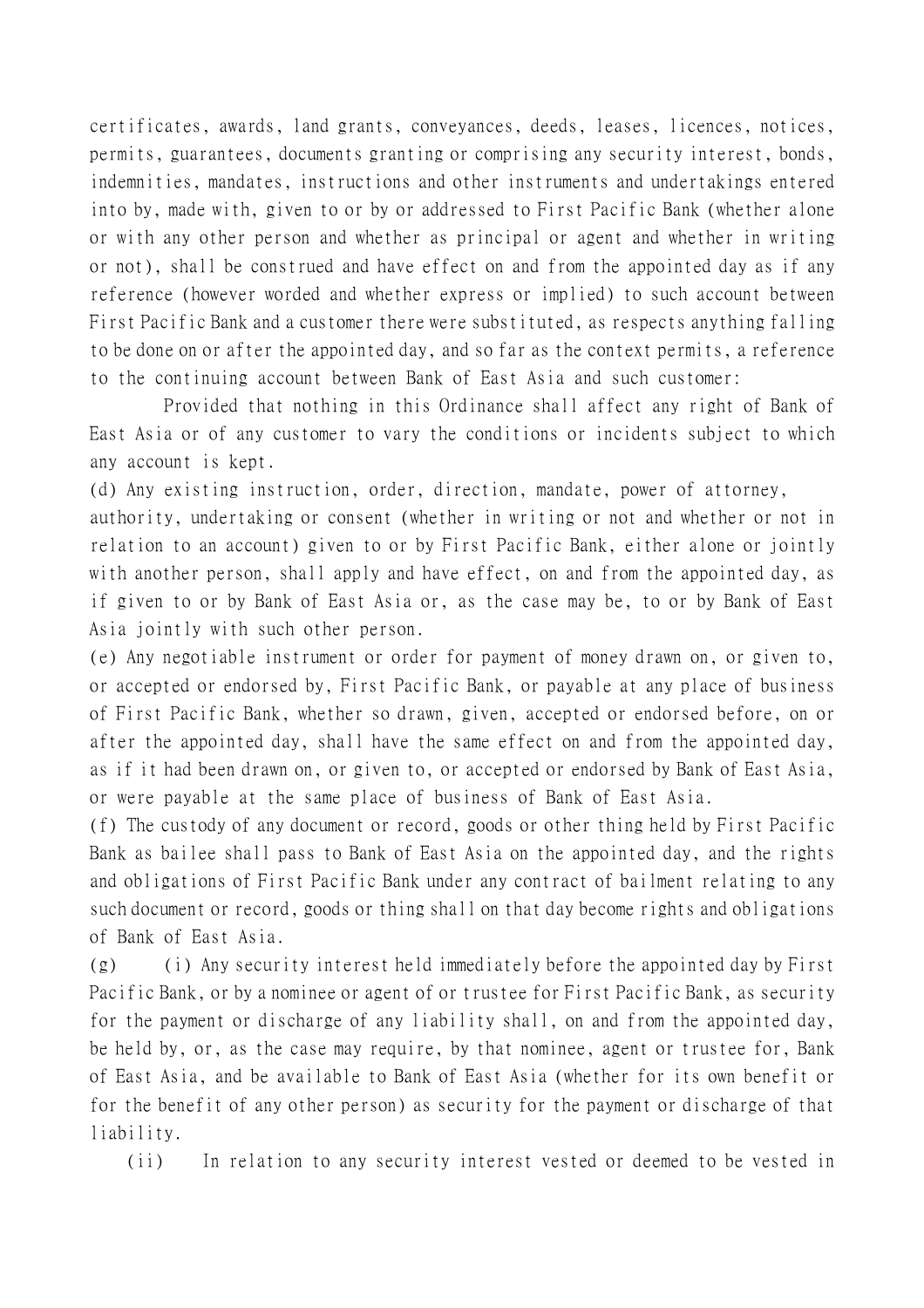Bank of East Asia in accordance with the provisions of this Ordinance and any liability thereby secured, Bank of East Asia shall be entitled to the rights and priorities and be subject to the obligations and incidents to which First Pacific Bank would have been entitled and subject if it had continued to hold the security interest.

(iii) Without prejudice to the generality of subparagraph (ii), in any case where any existing liability subsists between First Pacific Bank and Bank of East Asia in respect of which First Pacific Bank or Bank of East Asia, or a nominee or agent of or trustee for First Pacific Bank or Bank of East Asia holds a security interest, that liability shall, for the purpose of enforcing or realizing that security interest, be deemed to continue in effect notwithstanding the vesting of the undertaking in Bank of East Asia.

(iv) Any security interest referred to in subparagraph (i), (ii) or (iii) and which extends to future advances or liabilities shall, on and from the appointed day, be available to Bank of East Asia (whether for its own benefit or for the benefit of any other person) as security for the payment or discharge of future advances and liabilities to the same extent and in the same manner in all respects as future advances by, or liabilities to, First Pacific Bank or Bank of East Asia were secured thereby immediately before that day.

(v) Notwithstanding subparagraph (i), where immediately before the appointed day any security interest would not be available to Bank of East Asia as security for the payment or discharge of any liability owing to it, or to First Pacific Bank as security for the payment or discharge of any liability owing to it, such security interest shall not become available to Bank of East Asia as security for such liability on and from the appointed day by virtue of this Ordinance, unless---

(A) the terms of such security interest expressly provide otherwise;

(B) Bank of East Asia obtains the written consent of the person or persons who granted such security interest; or

(C) such security interest arises at general law.

(vi) Notwithstanding subparagraph (ii), where immediately before the appointed day, Bank of East Asia would not, in respect of any liability owing to it, be entitled to the rights and priorities in relation to any security interest then in existence, or First Pacific Bank would not, in respect of any liability owing to it, be entitled to the rights and priorities in relation to any security interest then in existence, Bank of East Asia shall not, in respect of such liability, be entitled to such rights and priorities on and from the appointed day by virtue of this Ordinance, unless---

(A) the terms of such security interest expressly provide otherwise;

(B) Bank of East Asia obtains the written consent of the person or persons who granted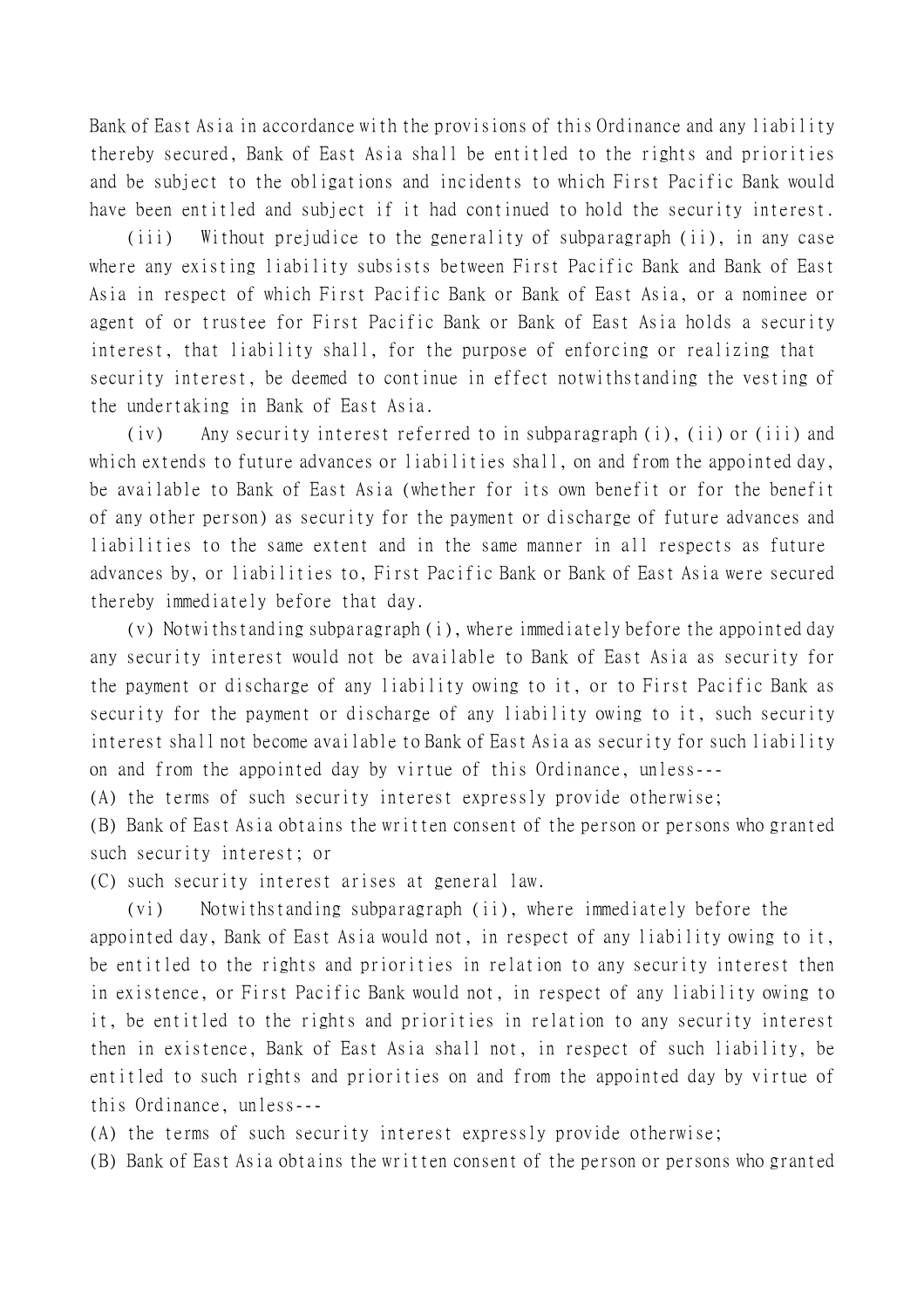such security interest; or

(C) such security interest arises at general law.

(h) (i) Where by virtue of this Ordinance any right or liability of First Pacific Bank becomes or is deemed to become a right or liability of Bank of East Asia, Bank of East Asia and all other persons shall, on and from the appointed day, have the same rights, powers and remedies (and in particular the same rights and powers as to taking or resisting legal proceedings or making or resisting applications to any authority) for ascertaining, perfecting or enforcing that right or liability as if it had at all times been a right or liability of Bank of East Asia; and any legal proceedings or application to any authority existing or pending immediately before the appointed day by or against First Pacific Bank may be continued by or against Bank of East Asia.

(ii) Where any right or liability of First Pacific Bank was before the appointed day the subject of arbitral proceedings to which First Pacific Bank was a party, Bank of East Asia shall on and from the appointed day automatically be substituted for First Pacific Bank as a party to those proceedings, without the need for consent from any other party or from the arbitrator.

(i) Any judgment or award obtained by or against First Pacific Bank and not fully satisfied before the appointed day shall on that day, to the extent to which it is enforceable by or against First Pacific Bank, become enforceable by or against Bank of East Asia.

(j) Any court order which applies to First Pacific Bank shall on and from the appointed day apply to Bank of East Asia instead of to First Pacific Bank.

(k) Nothing in this Ordinance shall terminate or prejudicially affect the appointment, authority, rights or powers of any receiver or of any receiver and manager appointed by First Pacific Bank, whether alone or with others, before the appointed day.

(l) The Privacy Commissioner may, on and from the appointed day, exercise in respect of Bank of East Asia any power under the Personal Data (Privacy) Ordinance (Cap. 486) which he could have immediately before the appointed day exercised in respect of First Pacific Bank in respect of a breach or alleged breach by First Pacific Bank of that Ordinance or the data protection principles; but the transfer to, and vesting in, Bank of East Asia by this Ordinance of the undertaking of First Pacific Bank and any disclosure to Bank of East Asia of any information in contemplation or as a result thereof shall not amount to a breach of any duty of confidentiality to which First Pacific Bank is subject immediately before the appointed day or to a contravention by Bank of East Asia or First Pacific Bank of the Personal Data (Privacy) Ordinance (Cap. 486) or the data protection principles.

8. Accounting treatment of First Pacific Bank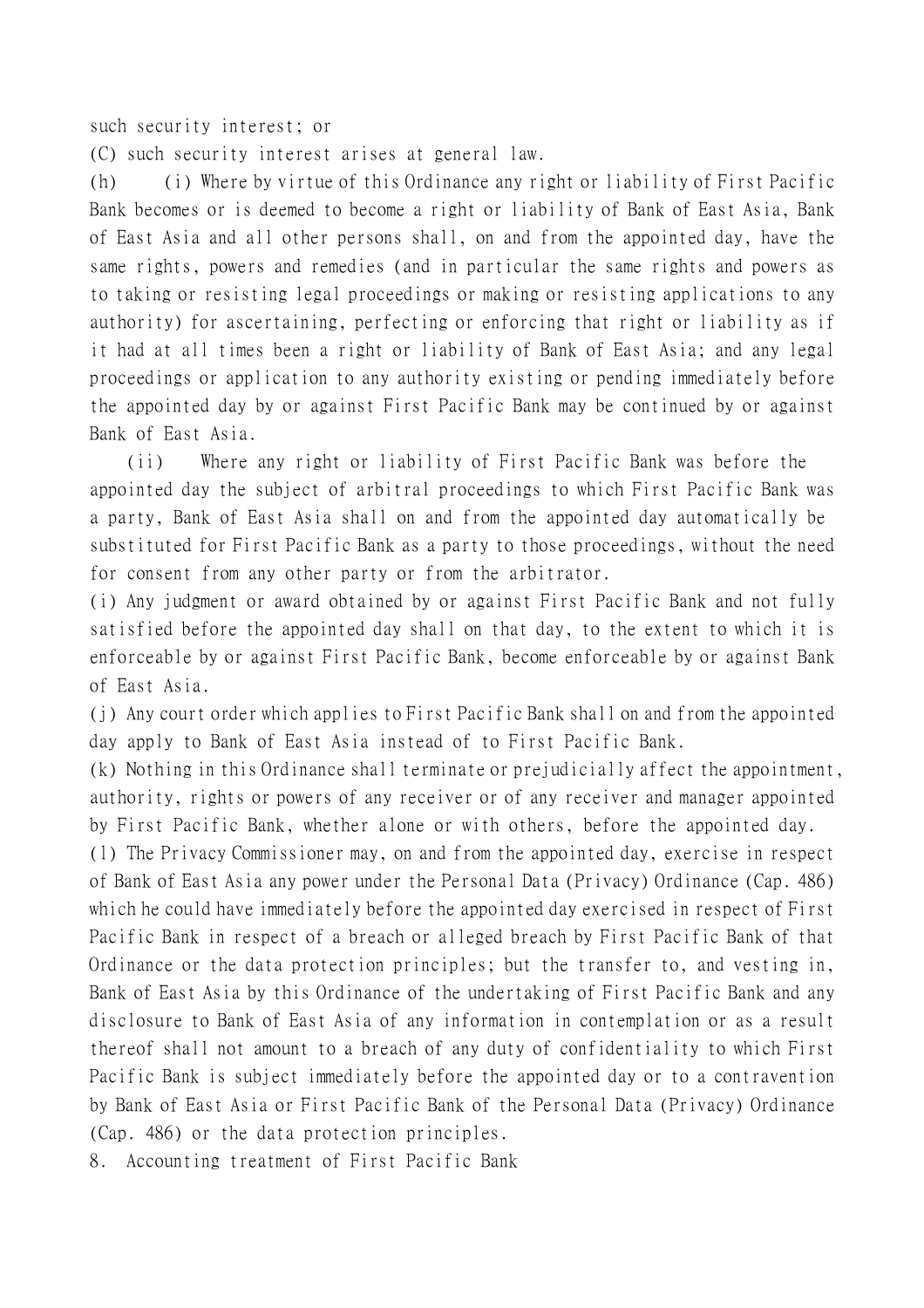and Bank of East Asia

(1) On and from the appointed day, by virtue of this Ordinance and notwithstanding the provisions of any other Ordinance---

(a) the balance sheets and profit and loss accounts of First Pacific Bank and Bank of East Asia for the accounting period of each company in which the appointed day falls shall be prepared in all respects as if the undertaking had vested in Bank of East Asia pursuant to section 5 on the first day of such accounting period of Bank of East Asia;

(b) all assets and liabilities of First Pacific Bank shall be transferred to Bank of East Asia at their carrying value in the consolidated accounts of the group including First Pacific Bank and Bank of East Asia on the first day of such accounting period of Bank of East Asia;

(c) every existing reserve of First Pacific Bank as consolidated in the group accounts including First Pacific Bank and Bank of East Asia on the first day of such accounting period of Bank of East Asia shall be transferred to and for all purposes be and become a reserve of Bank of East Asia; and

(d) the amount, description and character of every reserve of Bank of East Asia which shall come into being pursuant to paragraph (c) shall be the same in all respects as those of the corresponding existing reserve of First Pacific Bank immediately before the first day of such accounting period of Bank of East Asia, and all enactments and rules of law shall apply to or in respect of every such reserve of Bank of East Asia in the same manner in all respects as they applied to or in respect of the corresponding existing reserve of First Pacific Bank immediately before the first day of such accounting period of Bank of East Asia.

(2) Every reference in subsection (1) to an existing reserve shall include a reference to any reserve or similar provision, irrespective of its name or designation (and whether the amount thereof be positive or negative in nature) and, without prejudice to the generality of the foregoing, every such reference shall include a reference to any sums standing to the credit (or debit) of any profit and loss account.

(3) Without prejudice to the generality of subsection (1), any profits or losses of First Pacific Bank earned or incurred after the beginning of the financial year of First Pacific Bank in which the appointed day shall occur, shall, on and from the appointed day, and by virtue of this Ordinance, be treated for all purposes as profits or, as the case may be, losses, of Bank of East Asia.

9. Contracts of employment

(1) Section 7(a) shall apply to a contract for the employment of any person by First Pacific Bank and employment with First Pacific Bank and Bank of East Asia under any such contract shall be deemed for all purposes to be a single continuing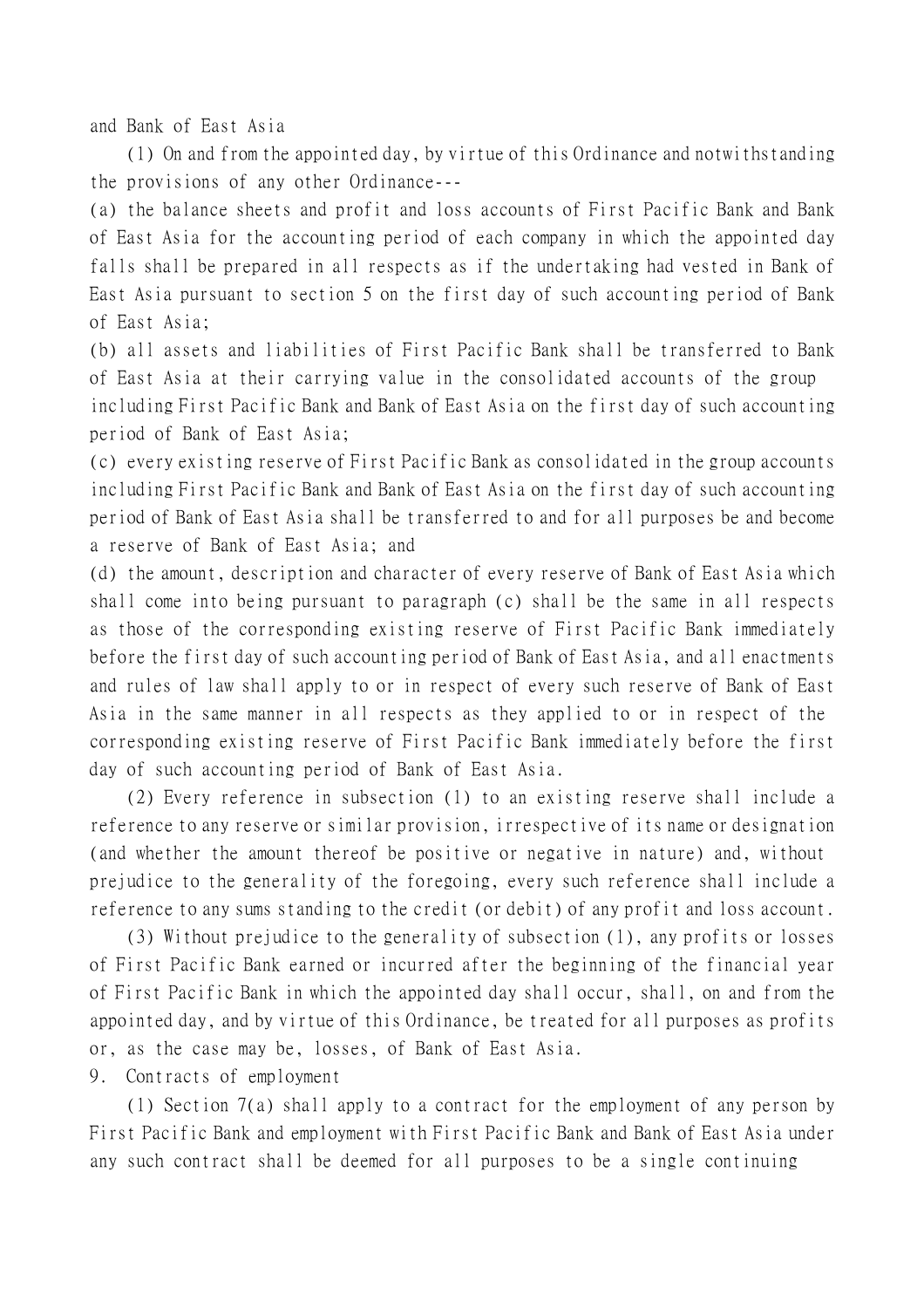employment.

(2) No director, secretary or auditor of First Pacific Bank shall by virtue only of this Ordinance become a director, secretary or auditor, as the case may be, of Bank of East Asia.

10. Pensions, provident funds and gratuity benefits

(1) The deeds and rules constituting or relating to the pension fund scheme established in Hong Kong and known as the AIA Retirement Fund Scheme and the provident fund scheme established in Hong Kong and known as the BEA (MPF) Master Trust Scheme, and the gratuity benefits payable by First Pacific Bank shall, on and from the appointed day, be construed and have effect, so far as the context permits, as if for any reference therein to First Pacific Bank there were substituted a reference to Bank of East Asia.

(2) No officer or employee of First Pacific Bank who becomes an officer or employee of Bank of East Asia by virtue of this Ordinance shall, by virtue only of this Ordinance, be entitled to participate in any pension or provident fund or schemes of or gratuity payments payable by Bank of East Asia, and no existing officer or employee of Bank of East Asia shall, by virtue only of this Ordinance, be entitled to participate in the AIA Retirement Fund Scheme or the BEA (MPF) Master Trust Scheme or any other pension fund scheme of, provident fund scheme of, or gratuity benefits payable by First Pacific Bank.

11. Waiver of prohibition of merger

(1) Any provision contained in any contract or other document to which Bank of East Asia or First Pacific Bank or any of their respective subsidiaries is a party which prohibits or has the effect of prohibiting the transfer and vesting or deemed transfer and vesting of the undertaking of First Pacific Bank in Bank of East Asia shall be deemed by this Ordinance to have been waived.

(2) Any provision contained in any contract or other document to the effect that a default shall occur or be deemed to occur as a result of the transfer and vesting or deemed transfer and vesting of the undertaking of First Pacific Bank in Bank of East Asia, and to which Bank of East Asia or First Pacific Bank or any of their respective subsidiaries is a party, shall be deemed by this Ordinance to have been waived.

12. Evidence: books and documents

(1) All books and other documents which would, before the appointed day, have been evidence in respect of any matter for or against First Pacific Bank shall be admissible in evidence in respect of the same matter for or against Bank of East Asia.

(2) In this section, "documents" (文件) has the same meaning as in section 46 of the Evidence Ordinance (Cap. 8).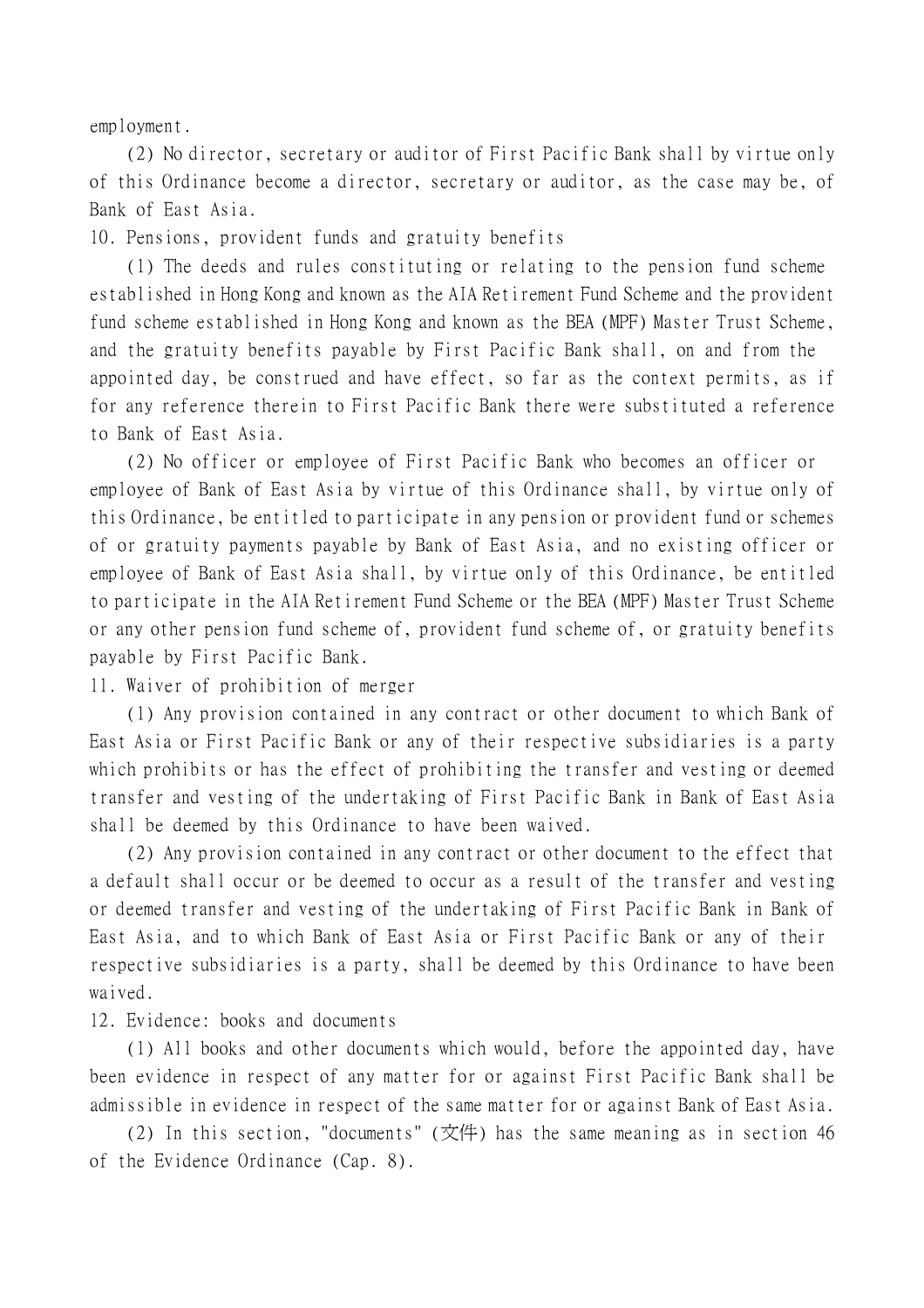13. Part III of Evidence Ordinance (Cap. 8)

(1) On and from the appointed day, Part III of the Evidence Ordinance (Cap. 8) shall apply to the banker's records of First Pacific Bank deemed to be vested in Bank of East Asia by virtue of this Ordinance, and to entries made in those records before the appointed day, as if such records were the records of Bank of East Asia.

(2) For the purposes of section 20 of the Evidence Ordinance (Cap. 8), banker's records which are deemed to have become the banker's records of Bank of East Asia by virtue of this Ordinance shall be deemed to have been the ordinary banker's records of Bank of East Asia at the time of the making of any entry therein which purports to have been made before the appointed day, and any such entry shall be deemed to have been made in the usual and ordinary course of business.

(3) For the purposes of sections 40 and 41 of the Evidence Ordinance (Cap. 8), documents previously in the custody or control of First Pacific Bank shall by virtue of this Ordinance be deemed to be documents previously in the custody or control of Bank of East Asia.

(4) In this section, "banker's records" (銀行紀錄) shall be construed in accordance with section 2 of the Evidence Ordinance (Cap. 8). 14. Evidence of vesting and transfer

(1) The production of a Government Printer's copy of this Ordinance shall, for all purposes, be conclusive evidence of the vesting and transfer or deemed vesting and transfer of any property and liabilities of First Pacific Bank in Bank of East Asia in accordance with the provisions of this Ordinance.

(2) Without prejudice to the generality of subsection (1)---

(a) a Government Printer's copy of this Ordinance, together with evidence of publication of notice of the appointed day, shall, in relation to any registered securities transferred to, and vested in, Bank of East Asia by virtue of this Ordinance, operate for all purposes as a duly executed instrument of transfer in respect of the transfer of such registered securities from First Pacific Bank to Bank of East Asia; (b) any deed or other document made or executed on or after the appointed day, whereby Bank of East Asia or First Pacific Bank, whether alone or jointly with any other person, conveys or transfers, or purports to convey or transfer, to any person (whether for consideration or not), or applies to be registered as the holder or proprietor of, any property held by First Pacific Bank immediately before the appointed day and forming part of the undertaking, whether alone or jointly with any other person, shall be sufficient evidence that the interest of First Pacific Bank in that property is vested in Bank of East Asia under this Ordinance;

(c) where there is any other transaction or purported transaction by Bank of East Asia or First Pacific Bank on or after the appointed day in connection with, or in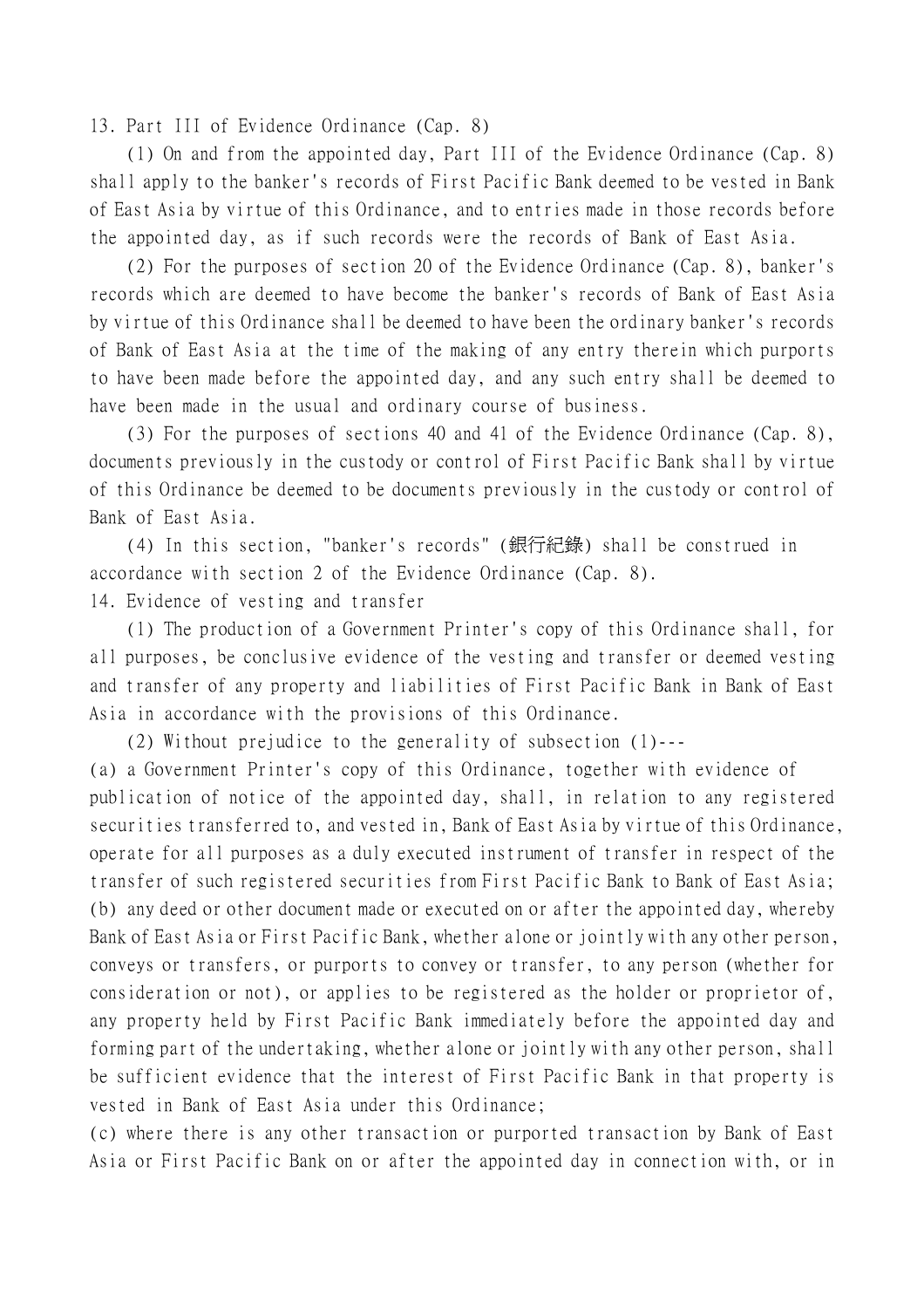relation to, any property or liabilities which are property or liabilities of First Pacific Bank immediately before that day and forming part of the undertaking, it shall be deemed in favour of any other party to the transaction, or any person claiming through or under him, that Bank of East Asia has full power and authority for that transaction as if the property or liabilities were vested in it under this Ordinance; (d) a certificate given by or on behalf of Bank of East Asia at any time that any property or liabilities specified in the certificate (which property or liabilities immediately before the appointed day is the property or liabilities of First Pacific Bank) is or, as the case may be, is not, deemed to be vested in Bank of East Asia under this Ordinance, shall be conclusive evidence for all purposes of the fact so certified.

(3) Nothing in subsection (2)(c) or (d) shall affect the liability of First Pacific Bank and Bank of East Asia to the other of them in respect of anything done, or purporting to have been done, by either of them in connection with, or in relation to, any property or liabilities.

 $(4)$  In subsection  $(2)$ ---

(a) "convey" (轉易) includes mortgage, charge, lease, assent, vest by way of vesting declaration or vesting instrument, disclaim, release or otherwise assure; and (b) "registered securities" (註冊證券) means shares, stocks, debentures, loans, bonds, units of a unit trust scheme or other shares of the investments subject to the trusts of such a scheme, and other securities of any description which are transferable and the holders of which are entered in a register (whether maintained in Hong Kong or not).

(5) Nothing in this section applies to any property falling within section 5(2). 15. Interests in land

(1) The vesting or deemed vesting in Bank of East Asia of an interest in land by virtue of this Ordinance shall not---

(a) constitute an acquisition, assignment, transfer or parting with possession of that interest for the purposes of section  $53(4)(a)$  or  $(7)(a)$ ,  $119E(2)$  or  $119H(1)(a)$ of the Landlord and Tenant (Consolidation) Ordinance (Cap. 7); or

(b) constitute an assignment or underlease of, or an agreement to assign or underlet, that interest for the purposes of section  $6(1)(b)$  of the Landlord and Tenant (Consolidation) Ordinance (Cap. 7); or

(c) operate so as to merge any leasehold interest in the reversion expectant on it; or

(d) constitute an assignment, transfer, devolution, parting with possession, dealing with or other disposition of that interest for the purposes of any provision contained in any instrument concerning or affecting that interest; or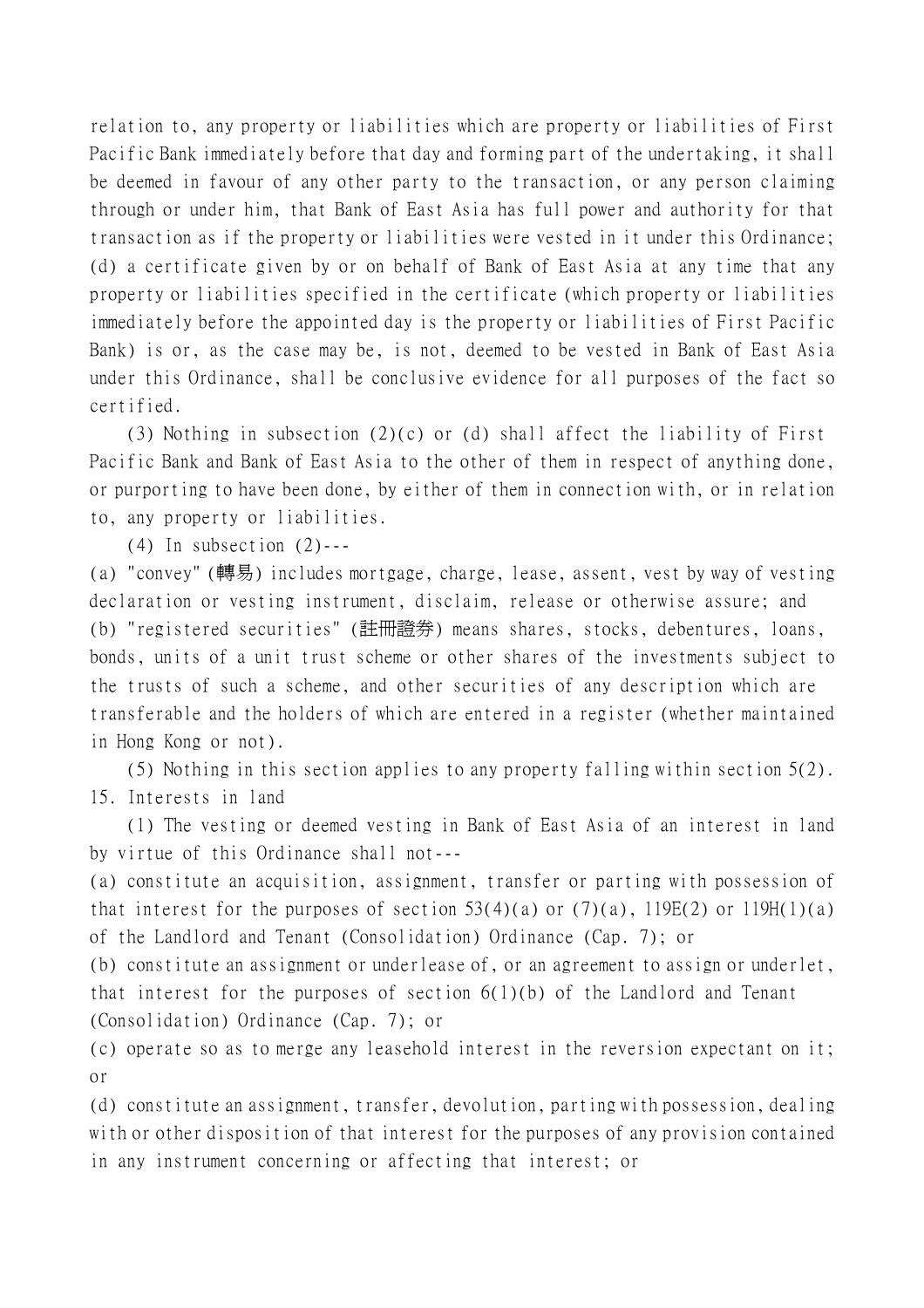(e) operate as a breach of covenant or condition against alienation; or

(f) give rise to any forfeiture, damages or other right of action; or

(g) invalidate or discharge any contract or security interest; or

(h) extinguish, affect, vary, diminish or postpone any priority of that interest, whether under the Land Registration Ordinance (Cap. 128), at law or in equity.

(2) All existing registration of any interest in land in the name of First Pacific Bank (whether alone or with any other person) shall be construed and have effect on and from the appointed day as if Bank of East Asia had been entered on the land register instead of First Pacific Bank.

(3) To enable Bank of East Asia to complete title, if thought fit, to any property transferred to it and vested or deemed to be vested in it by virtue of this Ordinance by notice of title, deed, instrument or otherwise, or to deduce title, this Ordinance shall be deemed to be, and may be used as an assignment, conveyance, transfer or, as the case may be, general disposition of such property in favour of Bank of East Asia.

(4) Bank of East Asia shall register or cause to be registered in the Land Registry a Government Printer's copy of this Ordinance in respect of the vesting of the properties of First Pacific Bank in Bank of East Asia.

16. Saving for enactments concerning

banking institutions

Nothing in this Ordinance shall exempt First Pacific Bank or Bank of East Asia or any subsidiary of First Pacific Bank or Bank of East Asia from the provisions of any enactment regulating the carrying on of the business of any of them.

17. Saving for companies

Nothing in this Ordinance shall prejudice the powers of Bank of East Asia to alter its memorandum and articles of association or to dispose of, or deal with, its property, security interests or liabilities or to carry on or discontinue any part of its business; and nothing in this Ordinance shall prejudice the powers of First Pacific Bank to dispose of, or deal with, its property, security interests or liabilities before the appointed day.

## 18. Saving

Nothing in this Ordinance shall affect or be deemed to affect the rights of the Central Authorities or the Government of the Hong Kong Special Administrative Region under the Basic Law and other laws, or the rights of any body politic or corporate or of any other person except such as are mentioned in this Ordinance and those claiming by, from or under them.

## Explanatory Memorandum

The purpose of this Bill is to transfer the undertaking of First Pacific Bank